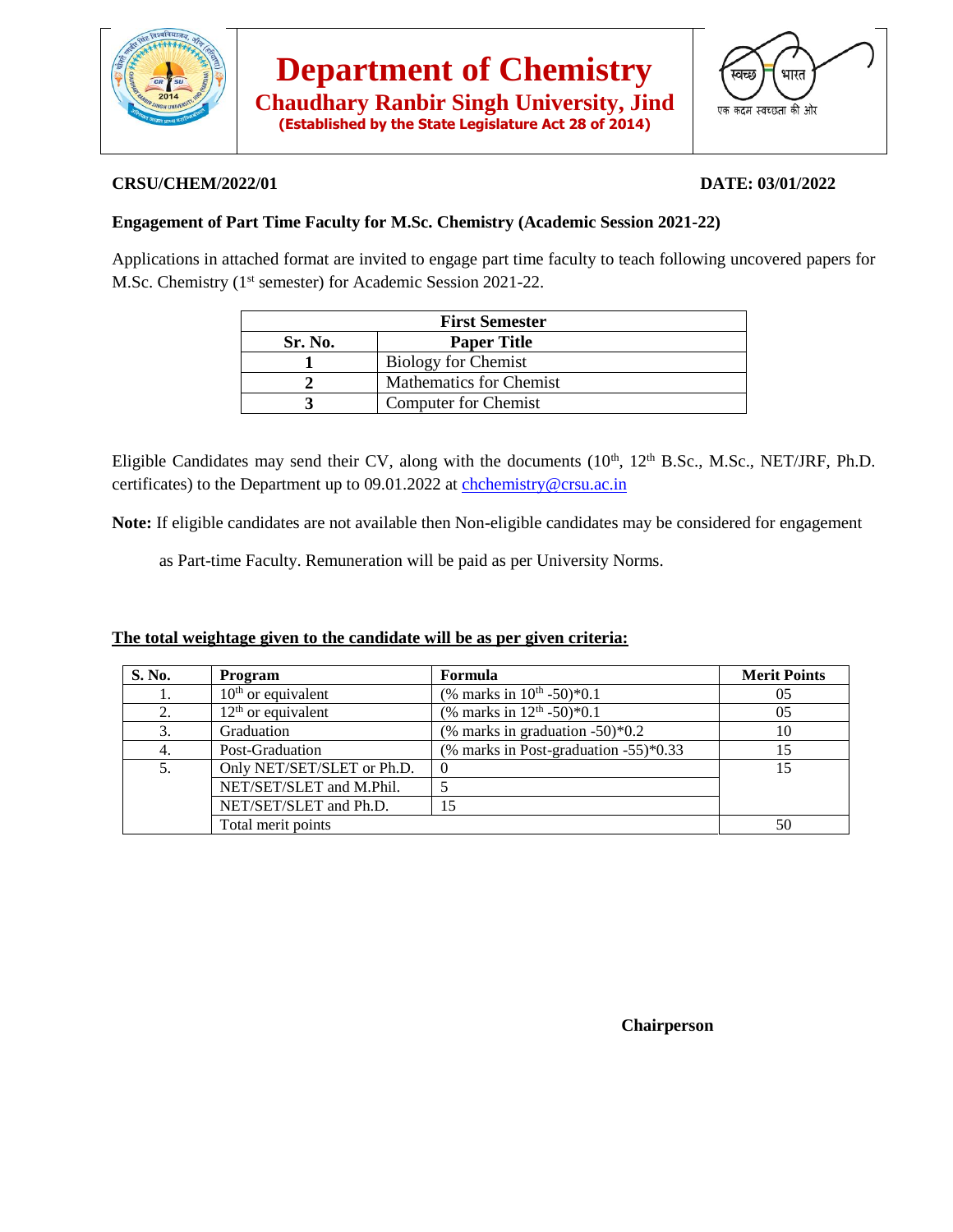**Application to Engage as Part-Time Faculty in Department of Chemistry.**

|  | Paste Your Latest    |  |  |  |  |
|--|----------------------|--|--|--|--|
|  | <b>Passport Size</b> |  |  |  |  |
|  | Colored              |  |  |  |  |
|  | Photograph here      |  |  |  |  |
|  |                      |  |  |  |  |
|  |                      |  |  |  |  |
|  |                      |  |  |  |  |
|  |                      |  |  |  |  |
|  |                      |  |  |  |  |
|  |                      |  |  |  |  |
|  |                      |  |  |  |  |
|  |                      |  |  |  |  |
|  |                      |  |  |  |  |
|  |                      |  |  |  |  |

**Qualification Details :**

| Examination            | Institution | <b>Board/University</b> | Percentage/CGPA |
|------------------------|-------------|-------------------------|-----------------|
| $10^{\text{th}}$       |             |                         |                 |
|                        |             |                         |                 |
| $12^{th}$              |             |                         |                 |
| Graduation             |             |                         |                 |
| <b>Post Graduation</b> |             |                         |                 |
| <b>NET</b>             |             |                         |                 |
| Any Other              |             |                         |                 |
| Ph.D.                  |             |                         |                 |

• Ph.D. as per 2009 or later regulations will be considered. Candidate need to submit certificate for Ph.D. as per 2009 or later regulations.